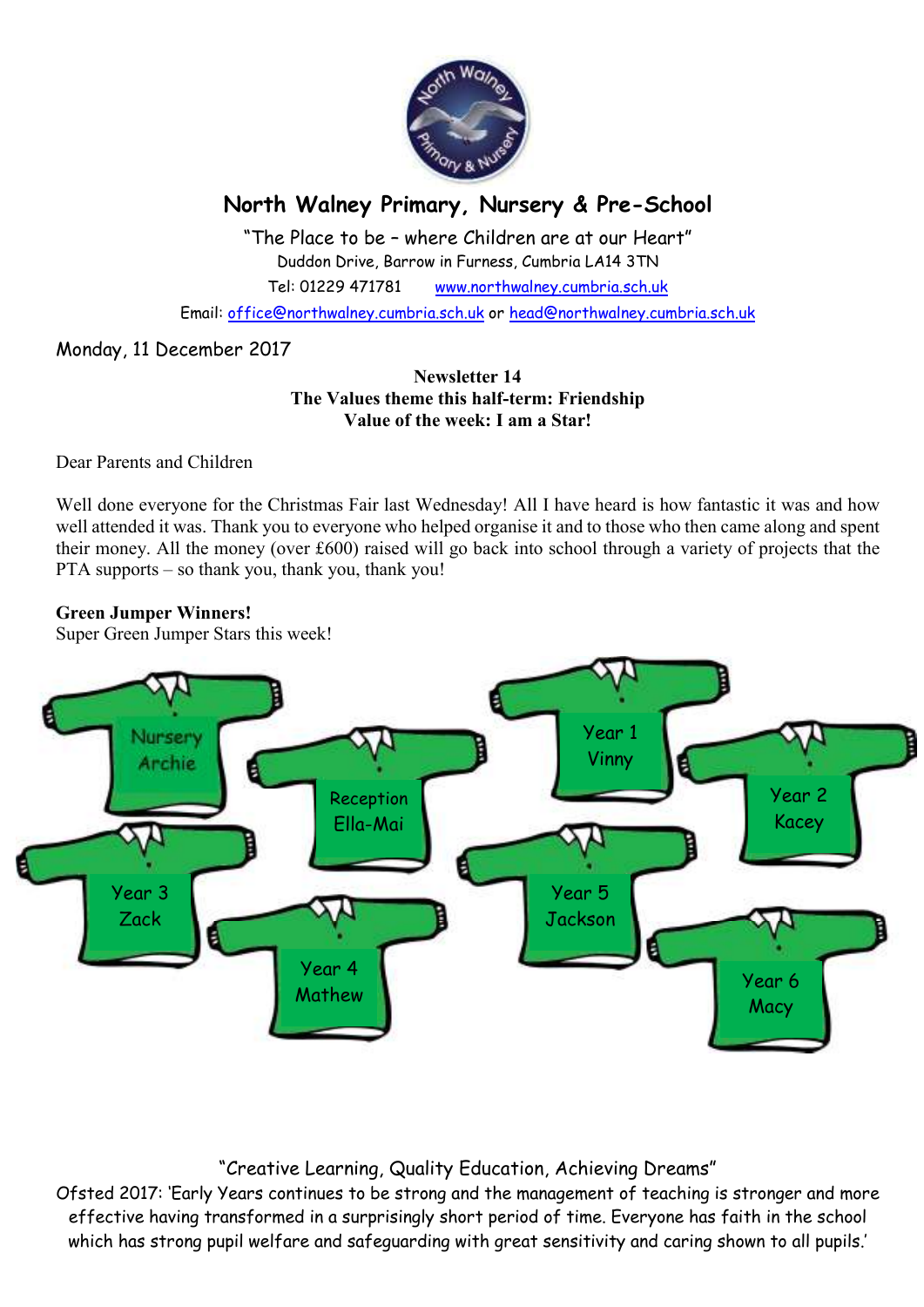# **Christmas Production of 'Straw and Order'**

Our Christmas Production is being held at St Mary's church on Thursday 14th December at 1:45pm and will finish at 2:45pm whereupon children can be collected from the church itself – as long as staff have been informed. Please do come and join us as we really get into the festive spirit with this wonderful production – the children are working so hard at the acting and the singing, and I am so excited about it! Its going to be fab!





### **Well done to our fab children!**

Four of our Year 6 children - Jack, Jayden, Holly and Kaitlyn - have been involved in the Kickstart programme alongside five other local primary schools and last week some of them attended the Celebration Evening where Holly got an award for 'Most Improved Resilience'. Well done to all of you and for representing our school so well!

## **Please Take Care!**

Last week we had a number of incidents reported to us that some of the schildren are running across the roads without checking it is safe to cross. Please can I urge everyone to remind their children about how to cross roads safely before we have an accident! Thank you!

### **Bills!**

Please make sure that all of your bills are up to date and paid by the end of term! If there is any problem, please call in and speak to Mrs Malone.



### **NEW PE shirts**

Final chance to get one ordered for £2.00 – orders must be in by Friday and from then on they will revert back to normal price from Identity. Please, please take advantage of this offer whilst we can do it!

### **Keep your Christmas stamps and then bring them in!**

Don't forget we are collecting used stamps for the Blind Society to help the raise funds – so please brig them in after Christmas, and don't throw them away! Thank you!





### **Your chance to win a Christmas Tree for a £1!**

Don't forget we are raffling off our Christmas Trees but to be in with a chance, you need to buy a ticket!

# **Christmas Natterjacks – Monday 18th December**

Spaces are still available for Christmas Natterjacks as the team have decided to offer parents of all the children from Reception to Year 6 the chance to have an extra day shopping/working! Natterjacks will be open from 9am to 1pm for £15.00 per pupil plus £2.50 if they want a school packed lunch. All you need to do is complete the form we sent out a few weeks ago! Just pop in and see either Cora or Mrs Malone for more details or a new form.